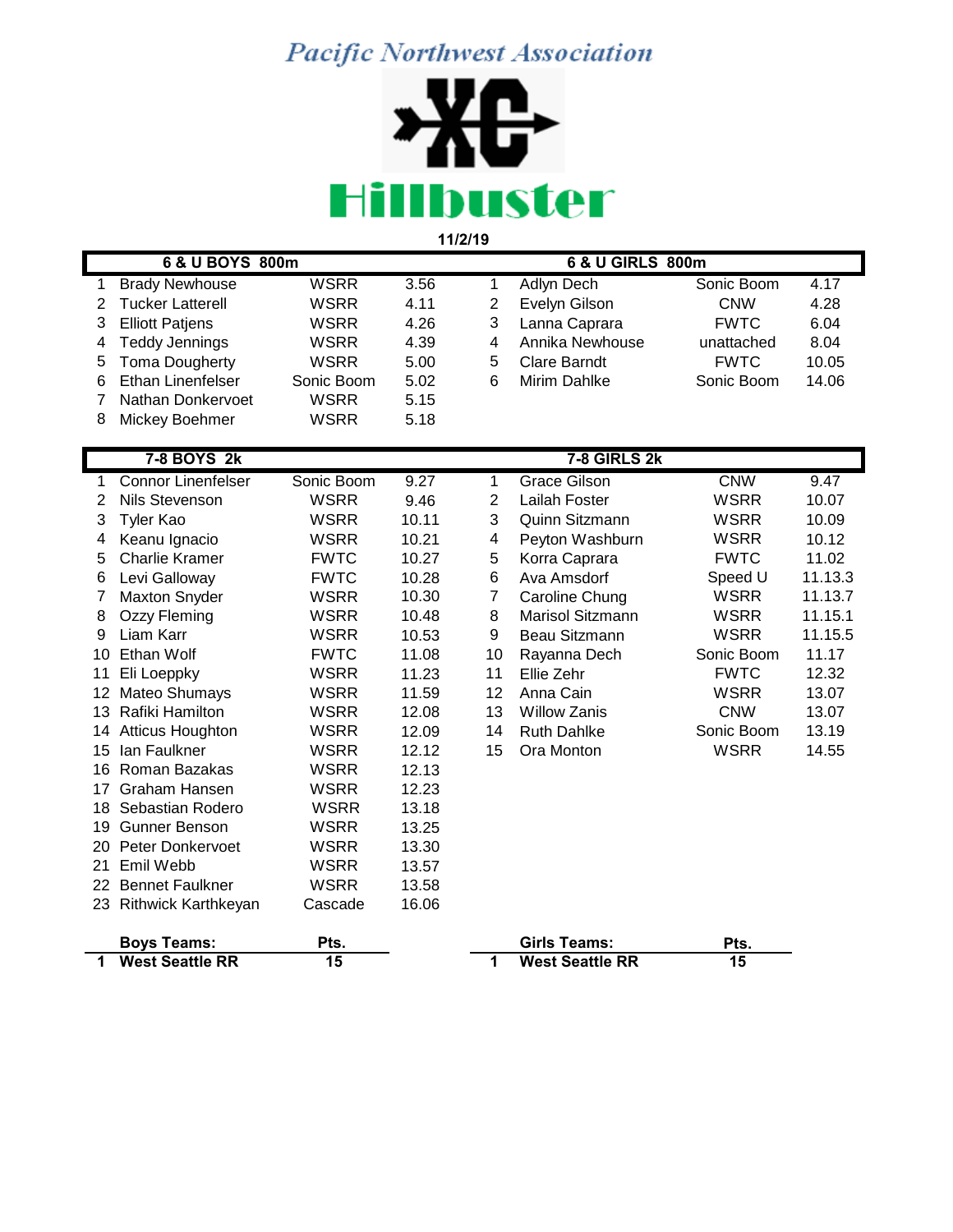|    | 9-10 BOYS 3k            |             |       |    | 9-10 GIRLS 3k          |             |         |
|----|-------------------------|-------------|-------|----|------------------------|-------------|---------|
| 1  | <b>Chase Stancik</b>    | <b>WSRR</b> | 12.14 | 1  | Lincoln Sitzmann       | WSRR        | 12.31   |
| 2  | Jude Papineau           | <b>WSRR</b> | 13.14 | 2  | <b>Macy Powerll</b>    | WSRR        | 12.38   |
| 3  | <b>Tennessee Cook</b>   | <b>WSRR</b> | 13.22 | 3  | Jasmine Johnson        | <b>FWTC</b> | 12.57   |
| 4  | James Baker             | Cascade     | 13.33 | 4  | Gemma Caprara          | <b>FWTC</b> | 13.01   |
| 5  | Marcelo Slye            | <b>WSRR</b> | 13.41 | 5  | <b>Esther Lorenz</b>   | Cascade     | 13.24   |
| 6  | <b>Edmund Faulkner</b>  | <b>WSRR</b> | 13.54 | 6  | Sophie McGhinnis       | Sonic Boom  | 13.29   |
| 7  | Will Moir               | <b>WSRR</b> | 14.06 | 7  | Amaya Snyder           | <b>WSRR</b> | 13.33   |
| 8  | Nery Lopez-Tapia        | <b>FWTC</b> | 14.13 | 8  | Madeline Chung         | WSRR        | 13.34   |
| 9  | Matthew Zhang           | Cascade     | 14.43 | 9  | Kaarin Weedon          | Sonic Boom  | 13.48   |
| 10 | Nico Watters            | <b>FWTc</b> | 14.46 | 10 | Lily Rodero            | WSRR        | 14.07   |
| 11 | Sawyer Sullivan         | <b>WSRR</b> | 14.47 | 11 | Catherine Harju        | <b>FWTC</b> | 14.10.2 |
| 12 | Roan LaFlemme           | <b>WSRR</b> | 15.01 | 12 | Makenzie Foree         | <b>FWTC</b> | 14.10.6 |
| 13 | <b>Bailey Lindstrom</b> | <b>FWTC</b> | 15.08 | 13 | Isabel Whitaker        | Sonic Boom  | 14.21   |
| 14 | Corbin Biship           | <b>WSRR</b> | 15.18 | 14 | Gloria Shillito        | <b>RBTC</b> | 15.11   |
| 15 | Cameron Barndt          | <b>FWTc</b> | 15.3  | 15 | <b>Taylor Hong</b>     | <b>WSRR</b> | 15.21   |
| 16 | Josiah Johnson          | Cascade     | 15.49 | 16 | Jessica Schlumpf       | <b>FWTC</b> | 15.22   |
| 17 | Jackson Kramer          | <b>FWTC</b> | 15.5  | 17 | Phoebe Austin          | WSRR        | 15.29   |
| 18 | Alex Hembrow            | <b>WSRR</b> | 16.02 | 18 | Rees Hansen            | WSRR        | 15.43   |
| 19 | Fionn Stenson           | Speed U     | 16.34 | 19 | <b>River Zanis</b>     | <b>CNW</b>  | 16.29   |
| 20 | Henry O'Claire          | <b>WSRR</b> | 17.22 | 20 | Cadence Liwanag        | Sonic Boom  | 17.07   |
| 21 | Liam Bedford            | <b>WSRR</b> | 18.03 | 21 | Gaby Melendez          | <b>WSRR</b> | 17.22   |
|    | 22 Preston Liwanag      | Sonic Boom  | 18.47 | 22 | Anna Bayless           | Sonic Boom  | 17.25   |
|    |                         |             |       | 23 | Sienna Jones           | Speed U     | 18.22   |
|    |                         |             |       | 24 | <b>Emila Dougherty</b> | <b>WSRR</b> | 19.55   |

| <b>Boys Teams:</b>  | Pts. | Girls Teams:        |    |  |
|---------------------|------|---------------------|----|--|
| 1st West Seattle RR | 15   | 1st West Saettle RR | 25 |  |
| 2nd FWTC            | 40   | 2nd FWTC            | 41 |  |

| Pts. | Girls Teams:        | Pts. |
|------|---------------------|------|
| 15   | 1st West Saettle RR | 25   |
| 40   | 2nd FWTC            | 41   |
|      | 3rd Sonic Boom      | 54   |
|      |                     |      |